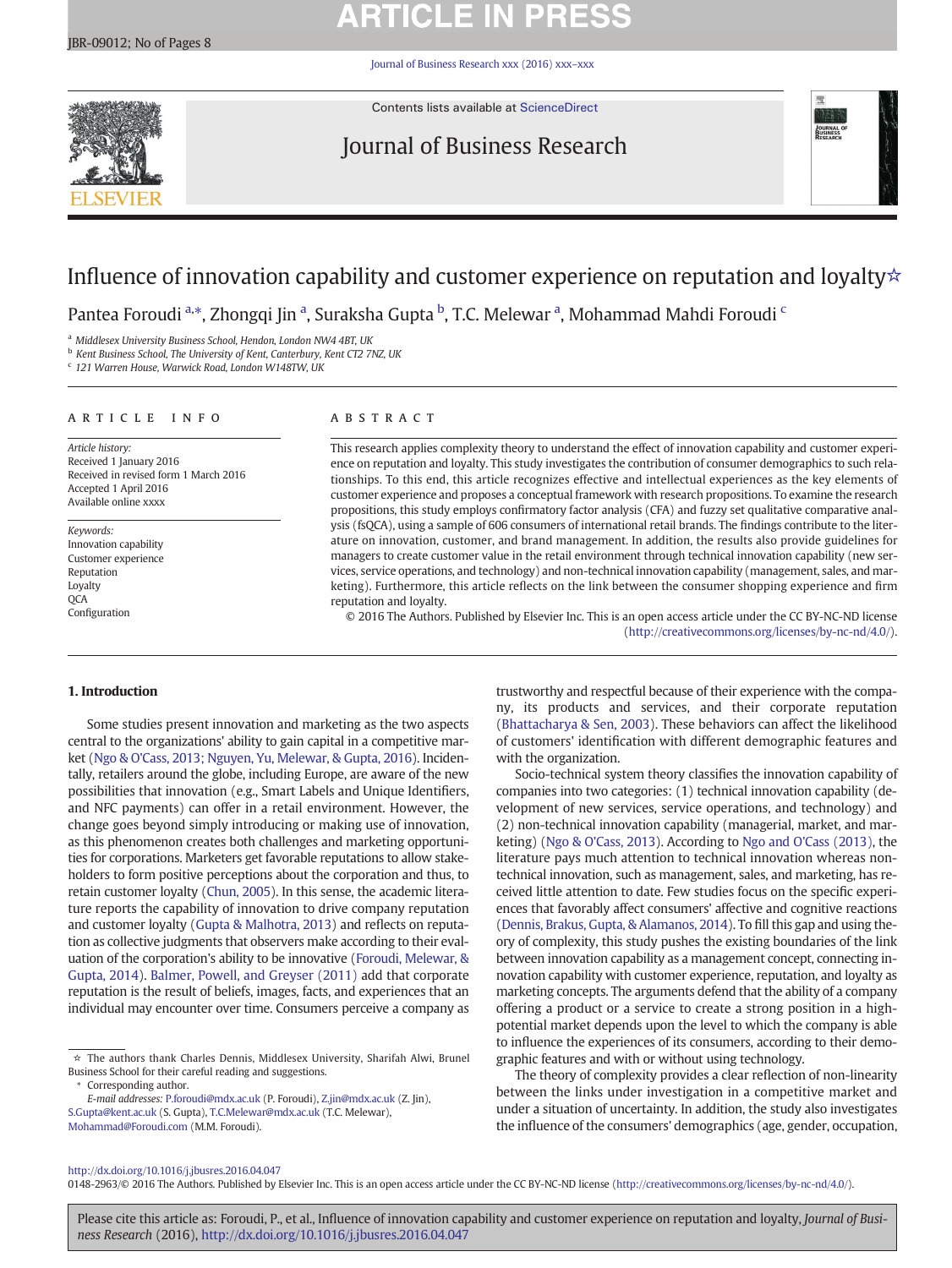and education) on the linearity of such links. Therefore, the main aim of this study is to identify configurations that can describe customer experience for retailers operating in retail settings. The key findings enable managers to understand how the deployment of the technical innovation capability (developing new services, service operations, and technology) and the non-technical innovation capability (managerial, market, and marketing) in the retail environment can link consumer's shopping experience with reputation of the firm and customers' loyalty. This research achieves its objective using confirmatory factor analysis (CFA) and fuzzy set qualitative comparative analysis (fsQCA) [\(Ragin,](#page-7-0) [2006, 2008](#page-7-0)). Both analyses provide a deeper and richer perspective on the data when they work together with complexity theory [\(Mikalef,](#page-7-0) [Pateli, Batenburg, & Wetering, 2015; Ordanini, Parasuraman, & Rubera,](#page-7-0) [2013; Woodside, 2014; Wu, Yeh & Woodside, 2014\)](#page-7-0).

The following section draws upon research on innovation capability, customer experience, and loyalty to address two main research questions: (1) what configurations of marketing capabilities can modify the consumers' demographic effect on loyalty and reputation, and (2) what configurations of customer experience can modify the consumers' demographic effect on loyalty and reputation. Section 2 also includes a conceptual framework that offers propositions on the key determinants and, through a systematic review of the literature, the article presents their consequences. [Sections 3 and 4](#page-2-0) describe the research method and present the results of the data analysis. Finally, [Sections 5](#page-3-0) [and 6](#page-3-0) discuss the results, their managerial and theoretical significance, the limitations of the study, and indicate paths for future research.

#### 2. Theoretical background and conceptual model

Practitioners consider innovation as a tool to improve the avenues of growth available to their company, and use branding to survive the competition they face in the marketplace [\(Gupta & Malhotra, 2013\)](#page-7-0). Innovation as a process goes through various stages, starting with the discovery of an idea, the creation of its blueprint, and the production of beta versions for its application, and concluding with the implementation of the idea (Kyffi[n & Gardien, 2009\)](#page-7-0). The academic literature explains innovation as an approach to creating an appropriate, simple, and flexible business model, which can serve the interests of managers or consumers in a competitive market [\(Abernathy & Utterback, 1978;](#page-7-0) [Darroch & McNaughton, 2002; Han, Kim, & Srivastava, 1998\)](#page-7-0). Previous marketing studies reflect on the confidence that branding can provide to consumers in the innovation, and highlight collaborations as an innovative route that managers use to access the market [\(Gupta & Malhotra,](#page-7-0) [2013\)](#page-7-0). The scope and size of the innovation value in each consumer segment or manager depends upon the use of technology as the base of innovation [\(Gupta & Malhotra, 2013\)](#page-7-0). The success of an innovative product depends on the managers' ability to match the value that consumers seek from the service with the incentives that the company receives from offering an innovation ([Lengnick-Hall, 1992\)](#page-7-0). The nonavailability of consumer or market-related information to managers and of brand-related information to consumers makes companies commit and invest in resources [\(Hunt, 1999](#page-7-0)). Simultaneously, the returns of such investments depend upon the freedom that the company gives customers to use the technology, or the customers' experience according to their demographic features [\(Dennis et al., 2014\)](#page-7-0).

Technology plays an important role in facilitating the commercialization of innovations, which have the potential of transforming underdeveloped markets into high-potential business markets ([Gupta &](#page-7-0) [Malhotra, 2013](#page-7-0)). When technology is the driver of both internal and external innovation, brand-based marketing leads the way to the commercialization of innovation [\(Gupta & Malhotra, 2013\)](#page-7-0). This phenomenon can appear in the introduction of technology-based innovative services—like Google's search engines or Facebook's social networking—into global markets [\(Adner & Kapoor, 2010\)](#page-7-0). Brands offering innovative services are able to take up activities like the identification of the target market, thus matching customers' needs with the product, facilitating the creation of product knowledge in the consumer segment, and connecting with the larger set of stakeholders to address their social issues ([Gupta & Malhotra, 2013](#page-7-0)). Technology enhances the capability of a firm to gain insights into the experiences of its consumers, and supports the efficient fulfillment of stakeholders' expectations [\(Gupta & Malhotra, 2013\)](#page-7-0). A fresh approach to the incorporation of technology-based changes in the communication processes can lead managers to design services that are innovative for consumers and simultaneously appropriate for a brand. These communications tools, such as mobile telephones, the Internet, and social media, can be useful for managers, contributing to the creation of unique marketing plans and innovatively combining consumers' tastes, cultural values, and societal pressures.

Customers' experiences in the current market scenario depend upon the company's capability to use technology [\(Foroudi et al., 2014\)](#page-7-0). Simultaneously, customer experience has the capability to affect the reputation of the company ([Frow & Payne, 2007](#page-7-0)). [Foroudi et al. \(2014\)](#page-7-0) explain the connection between reputation—the collective judgments of observers—and the holistic evaluation of a corporation over time. In turn, [Chun \(2005\)](#page-7-0) discusses the positive effect of reputation on customer's loyalty and stakeholder's perceptions.

This research underpins the social and technical aspects of sociotechnical system theory: (1) technical innovation capability (developing new services, service operations, and technology), and (2) nontechnical innovation capability (managerial, market, and marketing) [\(Ngo & O'Cass, 2013](#page-7-0)). This article aims to recognize the value these capabilities can create for different features of customer's demographics, like the paying capacity of customers to buy branded products. This recognition is necessary because the literature does not often consider branding from the viewpoint of the customer who is less well off but still wants to buy branded products or services. Researchers find that brand managers serve this segment with similar quality but with lower quantity and different packaging ([Gupta & Malhotra, 2013](#page-7-0)). However, the literature does not examine the use of innovative business ideas and marketing practices to address the influence on the company's reputation and customer loyalty of the demographically complex customer segments, like those with high or low education, and according to their age, gender, or occupation. [Fig. 1](#page-2-0) shows the conceptual framework of this research.

#### 2.1. Research propositions

Various customer segments with different demographic configurations rely on corporate reputation when making investment decisions and product choices ([Dowling, 2001](#page-7-0)). The demographic configurations of customers that lead to high customer loyalty derive from the customers' experience, classifiable as: (1) effective experience and (2) intellectual experience. Reputation is a perceptual, symmetrical illustration of a company's past actions in the form of trust, admiration, respect, and confidence. Accordingly, a company's future prospects also derive from the complexity of consumer demographics, thus describing the overall appeal of the company ([Dowling, 2001; Fombrun & Shanley,](#page-7-0) [1990\)](#page-7-0). Complexity theory suggests the occurrence of causal asymmetry [\(Leischnig & Kasper-Brauer, 2015; Woodside, 2014](#page-7-0)), which implies the presence and absence of causal condition between constructs. For instance, a high level of customer experience might be the source of loyalty and reputation. Prior studies like [Adner and Kapoor \(2010\)](#page-7-0) reveal how demographic features, like habits, social ties, and economic features, affect customer loyalty in contractual service settings. [Dennis](#page-7-0) [et al. \(2014\)](#page-7-0) similar research reviews the effect of age as a moderator of customer-based corporate reputation and customer loyalty, using data from the retail setting and fast food restaurants in France, The United Kingdom, and The United States of America, and basing their research in cultural differences between countries. [Dennis et al. \(2014\)](#page-7-0) study investigates the influence of factors like consumers' gender and age on the customers' experiences in service encounters. [Nguyen et al.](#page-7-0)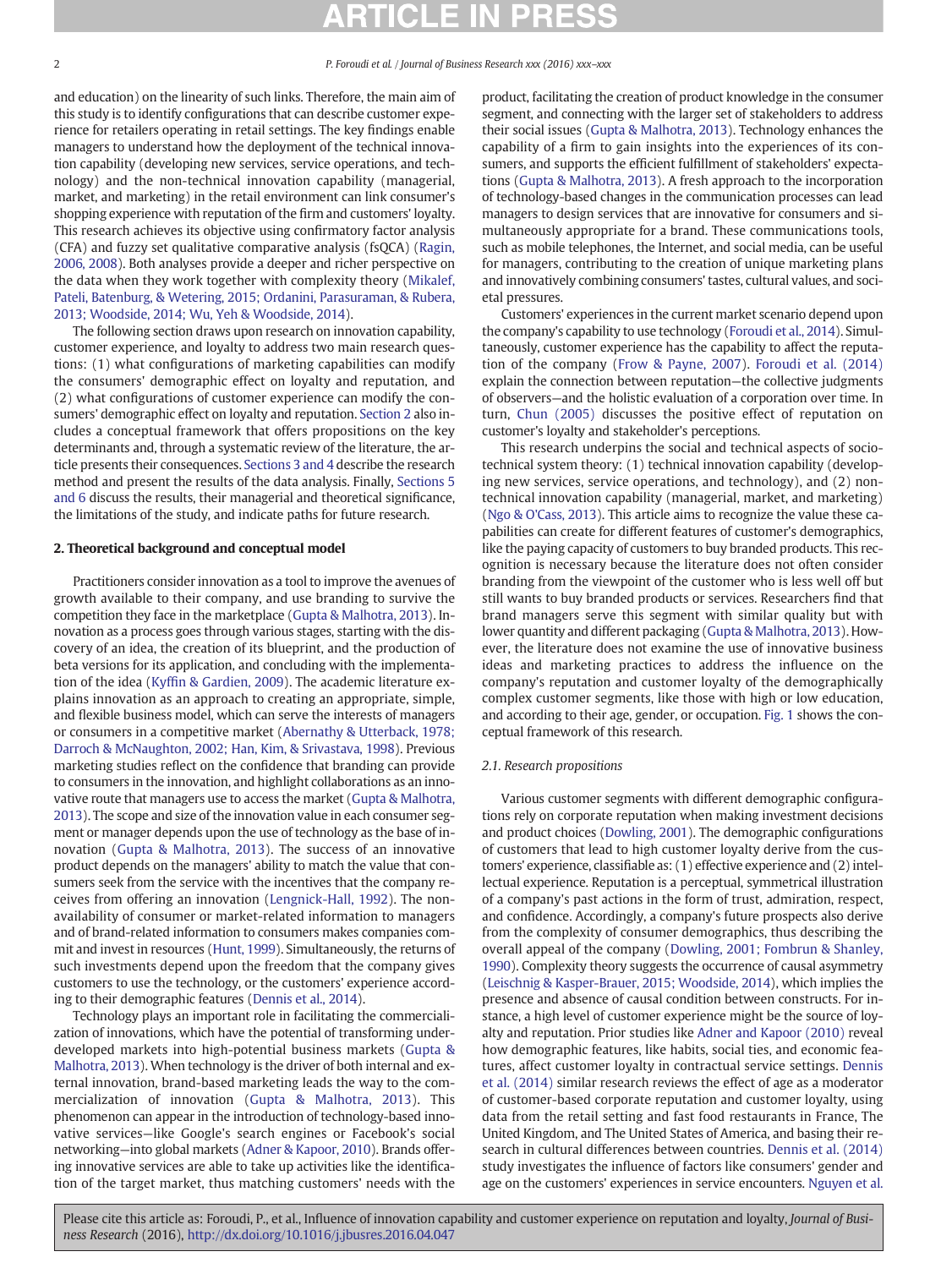<span id="page-2-0"></span>

Fig. 1. Foundational complex configural model.

[\(2016\)](#page-7-0) findings emphasize that consumer demographics are important in the fine dining company's retail setting.

Although these studies analyze the influence of demographics' complexity of consumer's attributes—like age, gender, education, and occupation—in different ways, they have not been able to explain their effects on customer loyalty and reputation. Hence, this research proposes that:

P1. Complex demographics configurations affect customer loyalty and reputation.

In general, technological innovation is the employment of a product with enhanced performance appearances to provide new or developed services and positively affect the customers' experiences ([Oh & Teo,](#page-7-0) [2010\)](#page-7-0). Technology can enhance learning through critical elements of design innovation, which focus on new product development and market segment creation. To influence loyalty and reputation, this process of change uses marketing outputs such as interactions with customers for information exchange or feedback, or monitoring market trends and seeking market opportunities [\(Sherman, Souder, & Jenssen, 2000](#page-7-0)). Companies with superior technology-management capabilities are equipped to innovate, whereas firms with less internal and external capability tend to influence consumer loyalty and trust while consumers make purchase decisions. These firms' reputation grows when shareholders make investment decisions or product choices ([Fombrun &](#page-7-0) [Shanley, 1990](#page-7-0)).

[Adner and Kapoor's \(2010\)](#page-7-0) study finds that successful innovations are strategic, highly context-specific, and facilitate the smooth functioning of different actors participating in the management of a brand. As [Hunt \(1999\)](#page-7-0) argues, innovation is an antecedent of customer loyalty. Studies like [Ngo and O'Cass \(2013\)](#page-7-0), which uses data from 259 firms, have empirically established the linkages between innovation capabilities (both technical and non-technical) and the quality of a firm's services. [Camisón and Villar-López \(2014\)](#page-7-0) also investigate the influence of innovation capability, using empirical data from 144 Spanish firms and the resource-based view. Although these studies have examined the benefits of innovation capability, they have not considered the heterogeneity of consumer markets' characteristics and the industries in the target markets. To fill this gap in the academic literature, this article proposes:

P2. Presence of technical innovation capability or non-technical innovation capability modifies the effect of complex demographics on loyalty and reputation.

Research in the retailing area emphasizes the significance of affective and intellectual perceptions, in addition to numerous subjective measures that have proven their value for examining customers' experience ([Kamis, Koufaris, & Stern, 2008; Nguyen et al., 2016\)](#page-7-0). [Dennis et al.](#page-7-0)'s (2014) study reveals how, in retail environments, consumers with compelling experiences can positively affect consumer shopping behavior, as the time and money they spend in the store reflect. The literature includes limited information about the type of consumers' experiences according to the store's environment, or about how the main elements can affect consumers'

intellectual and affective reactions. In addition, previous research does not conceptualize the causality between the two different types of customer experiences—affective customer experience and intellectual customer experience—or the relationship between customer demographic details and customer loyalty and firm reputation. Therefore, this article proposes that:

P3. Presence of affective customer experience or intellectual customer experience modifies the effect of complex demographics on loyalty and reputation.

### 3. Research method

#### 3.1. Data collection

This study conducted a consumer survey to collect data from retailers of international brands in London between January 2015 and September 2015. Such high-end retail shops enjoy a favorable reputation due to the retailers' brand names [\(Dennis et al., 2014; Silva &](#page-7-0) [Alwi, 2006](#page-7-0)). To increase the sample size and to make sure that the sample included the most knowledgeable informants, the study used nonprobability snowballing as a distribution method to access a representative sample within an interconnected network of people ([Bryman &](#page-7-0) [Bell, 2015](#page-7-0)). The study conducted 120 face-to-face questionnaires. [Churchill \(1999\)](#page-7-0) declared that the face-to-face questionnaire collection is the most used sampling method in large-scale surveys. Additionally, some shop managers agreed to help to collect the data from their customers and employees.

The study collected a total of 652 questionnaires, but excluded 46 due to large amounts of missing data. After making every possible effort to increase the response rate, the study obtained and analyzed a total of 606 usable, completed questionnaires. [Table 1](#page-3-0) illustrates the respondent characteristics in more detail.

### 3.2. Survey instrument

The study got all measurement items for the questionnaire from the literature (see [Table 2\)](#page-3-0). In addition, 5 faculty members in the department of marketing, who are familiar with the topic of research, discussed the first version of the questionnaire and used judging procedures to assess its content and validity ([Bearden, Netemeyer, &](#page-7-0) [Mobley, 1993](#page-7-0)). After making amendments, 4 lecturers examined the questionnaire for face validity and to check whether the items measured what they sought to measure. The lecturers had to fill the questionnaire and comment on the following: whether the questionnaire appeared to measure the intended construct; questionnaire's wording and layout; and ease of completion. When they confirmed that the inter-judge reliability was high, a comprehensive process of questionnaire testing and piloting followed [\(Bearden et al., 1993\)](#page-7-0). The study measured all responses using a seven-point Likert-type scale, ranging from 1 (strongly disagree) to 7 (strongly agree).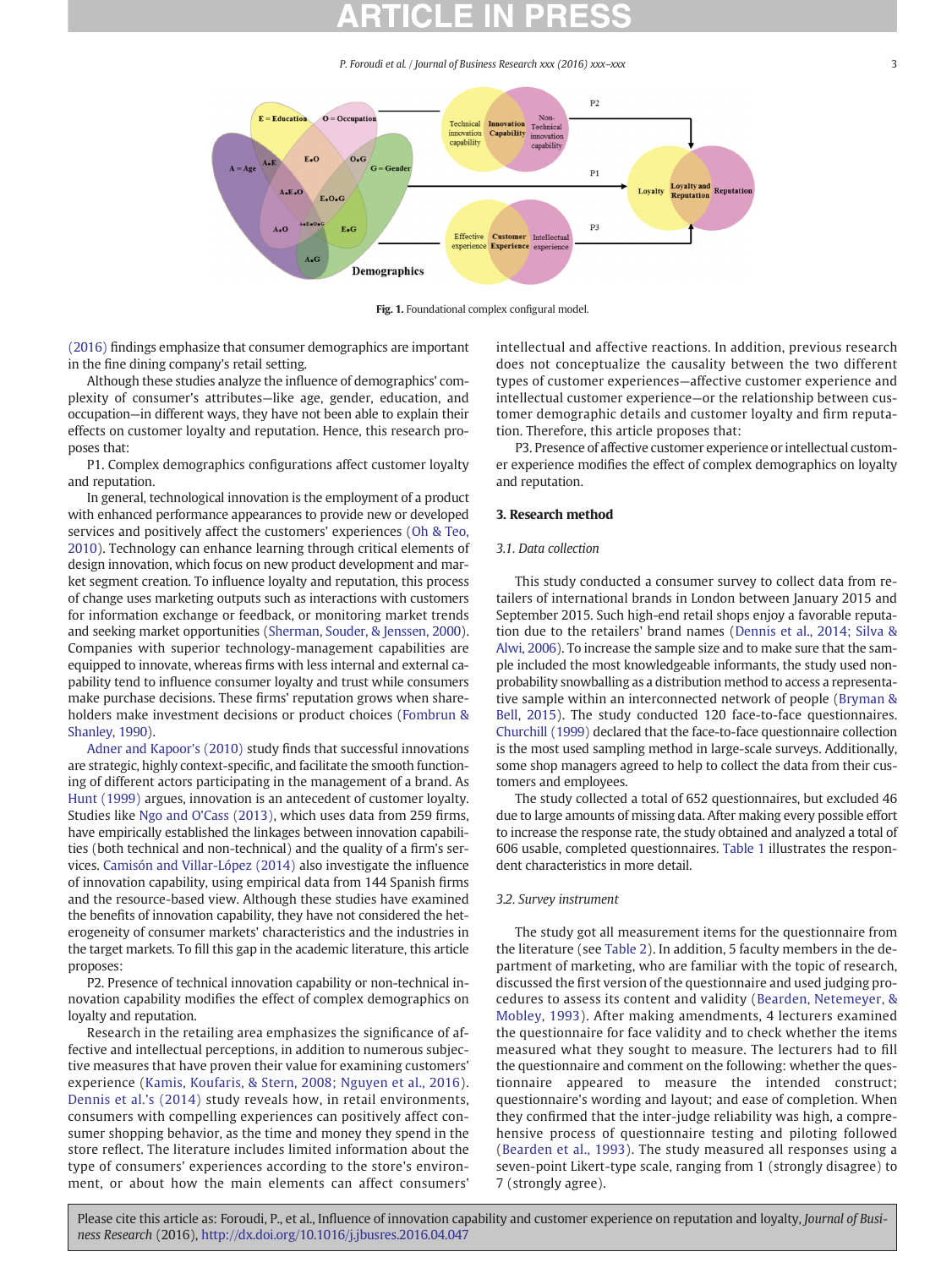<span id="page-3-0"></span>Table 1 Demographic profile respondents  $(N = 606)$ .

|                                   | N   | $\%$ |
|-----------------------------------|-----|------|
| Age                               |     |      |
| $18 - 23$                         | 57  | 9.4  |
| $24 - 30$                         | 382 | 63.0 |
| $31 - 39$                         | 138 | 22.8 |
| $40 - 59$                         | 24  | 4.0  |
| 60-above                          | 5   | .8   |
| Gender                            |     |      |
| Male                              | 407 | 67.2 |
| Female                            | 199 | 32.8 |
| Level of education                |     |      |
| Diploma                           | 154 | 25.4 |
| Undergraduate                     | 92  | 15.2 |
| Postgraduate or above             | 360 | 59.4 |
| Occupation                        |     |      |
| Top executive or manager          | 19  | 3.1  |
| Owner of a company                | 17  | 2.8  |
| Lawyer, dentist or architect etc. | 28  | 4.6  |
| Office/clerical staffs            | 24  | 4.0  |
| Worker                            | 22  | 3.6  |
| Civil servant                     | 13  | 2.1  |
| Craftsman                         | 33  | 5.4  |
| Student                           | 441 | 72.8 |
| Retired                           | 9   | 1.5  |

### 4. Data analysis and results

#### 4.1. Contrarian case analysis

According to [Woodside \(2014\)](#page-7-0), researchers usually ignore contrarian cases when formulating theory, examining data, and predicting fit

#### Table 2

Reliability, validity, and CFA scores.

validity, even though examining such cases is highly informative. This study uses contrarian case analysis, creating quintiles on all constructs and performing cross-tabulations employing the quintiles among the constructs. The Appendix of this article includes an example of this process between the technical innovation capability construct and outcome variable reputation. The correlation coefficients between the two constructs are 0.47 ( $p < .001$ ) (see [Table 3](#page-4-0)). Against this positive significant relationship, the Appendix reveals eight cells in the top right and bottom left of the cross tabulation table, resulting in a total of 120 cases, accounting for the 20% of the sample. In other words, the analysis indicates a substantive asymmetric relationship between technical innovation capability and reputation. Therefore, fsQCA is more suitable in this case than conventional regression analysis ([Woodside,](#page-7-0) [2014\)](#page-7-0).

This research employs fsQCA and fuzzy set, in combination with complexity theory, to gain a richer perspective of the data [\(Leischnig &](#page-7-0) [Kasper-Brauer, 2015; Mikalef et al., 2015; Ordanini et al., 2013; Pappas,](#page-7-0) [Kourouthanassis, Giannakos, & Chrissikopoulos, 2016; Woodside, 2014;](#page-7-0) [Wu, Yeh, & Woodside, 2014](#page-7-0)). FsQCA is a set-theoretic approach that recognizes causal configurations of elements that lead to a consequence, and takes a further step from a set of empirical cases among independent and dependent constructs ([Gunawan & Huarng, 2015; Woodside,](#page-7-0) [Oriakhi, Lucas, & Beasley, 2011](#page-7-0)).

#### 5. Findings

#### 5.1. Construct validity

Table 2 presents the results of the confirmative factor analysis. The measurement model indicates a satisfactory fit: root mean square

| Construct<br>Sub-constructs                                        | Cronbach's alpha | <b>CFA</b> loading | Mean | <b>STD</b> | <b>AVE</b> | Construct reliability |
|--------------------------------------------------------------------|------------------|--------------------|------|------------|------------|-----------------------|
| Innovation capability (Ngo & O'Cass, 2013)                         |                  |                    |      |            |            |                       |
| Technical innovation capability (TIC)                              | .95              |                    |      |            | .76        | .92                   |
| Use knowledge to engage in technical innovations                   |                  | .89                | 5.62 | 1.25       |            |                       |
| Use skills to engage in technical innovations                      |                  | .89                | 5.66 | 1.25       |            |                       |
| Services innovations                                               |                  | .82                | 5.67 | 1.24       |            |                       |
| Service operations and technology                                  |                  | .88                | 5.68 | 1.19       |            |                       |
| Non-technical innovation capability (NTIC)                         | .92              |                    |      |            | .73        | .81                   |
| Use knowledge to engage in non-technical innovation                |                  | .83                | 5.57 | 1.27       |            |                       |
| Use skills to engage in non-technical innovation                   |                  | .88                | 5.57 | 1.29       |            |                       |
| Managerial innovations                                             |                  | .87                | 5.33 | 1.52       |            |                       |
| Market innovations                                                 |                  | .89                | 5.35 | 1.47       |            |                       |
| Marketing innovations                                              |                  | .78                | 5.89 | 1.20       |            |                       |
| Customer experience (Dennis et al., 2014)                          |                  |                    |      |            |            |                       |
| Intellectual experience (IE)                                       | .97              |                    |      |            | .83        | .82                   |
| Find what looking for                                              |                  | .89                | 5.64 | 1.23       |            |                       |
| Helpful in buying holiday                                          |                  | .89                | 5.70 | 1.22       |            |                       |
| <b>Better Decision</b>                                             |                  | .91                | 5.68 | 1.22       |            |                       |
| Information about the products                                     |                  | .93                | 5.66 | 1.23       |            |                       |
| Problem Solving                                                    |                  | .94                | 5.66 | 1.23       |            |                       |
| Affective experience (AE)                                          | .94              |                    |      |            | .80        | .81                   |
| Emotional (and Emotional with Cognitive)                           |                  | .88                | 5.10 | 1.49       |            |                       |
| Feelings and sentiments                                            |                  | .89                | 5.14 | 1.42       |            |                       |
| Entertainment                                                      |                  | .87                | 5.19 | 1.35       |            |                       |
| Emotional                                                          |                  | .92                | 5.16 | 1.40       |            |                       |
| Pleasurable                                                        |                  | .91                | 5.23 | 1.35       |            |                       |
| Reputation (REP) (Foroudi et al., 2014)                            | .96              |                    | .905 |            | .75        | .81                   |
| Admire and respect                                                 |                  | .87                | 5.72 | 1.33       |            |                       |
| Trust                                                              |                  | .85                | 5.67 | 1.34       |            |                       |
| Offers products and services that are good value for money         |                  | .86                | 5.65 | 1.31       |            |                       |
| Environmentally responsible retailer                               |                  | .88                | 5.71 | 1.32       |            |                       |
| Offers high quality services and products                          |                  | .85                | 5.74 | 1.27       |            |                       |
| Loyalty (LT) (Aydin & Özer, 2005)                                  | .95              |                    |      |            | .76        | .81                   |
| Encourage relatives and friends to buy in this retailer            |                  | .85                | 5.68 | 1.37       |            |                       |
| Going to use this retailer in the future                           |                  | .88                | 5.74 | 1.31       |            |                       |
| Always buy from the same store because I really like this retailer |                  | .88                | 5.67 | 1.38       |            |                       |
| Going to purchase in this retailer in the future                   |                  | .88                | 5.72 | 1.30       |            |                       |
| If the other retailer were cheaper, I would go to this same store  |                  | .86                | 5.67 | 1.40       |            |                       |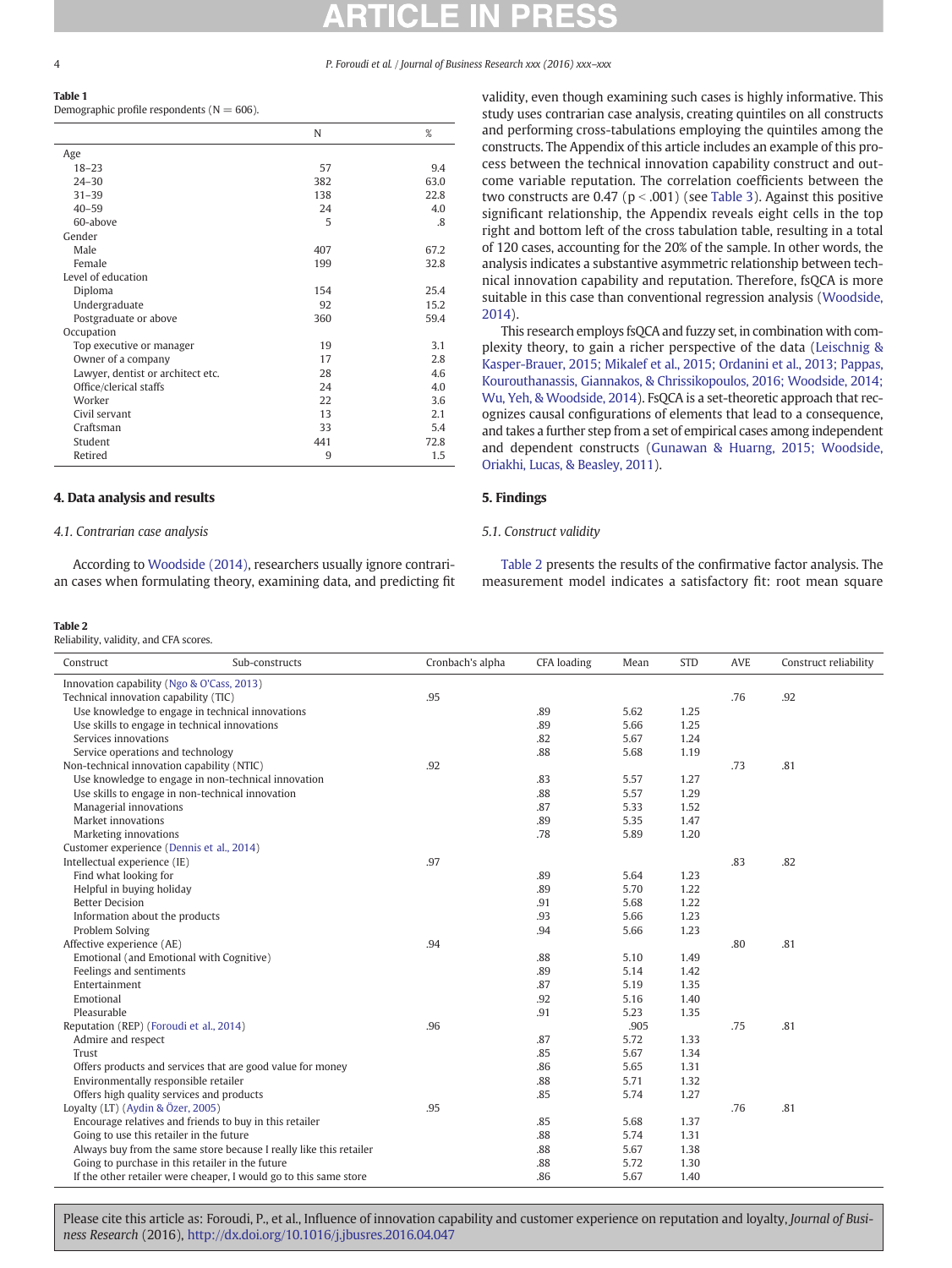#### <span id="page-4-0"></span>Table 3

Descriptive statistics and correlations ( $N = 606$ ).

|                                     | Mean | <b>SD</b> |          |           |        | 4         |          | 6                |          | 8        | 9        |
|-------------------------------------|------|-----------|----------|-----------|--------|-----------|----------|------------------|----------|----------|----------|
| 1.Occupation                        | .72  | .45       |          |           |        |           |          |                  |          |          |          |
| 2. Gender                           | .67  | .47       | .01      |           |        |           |          |                  |          |          |          |
| 3. Education                        | 59   | .49       | $.18***$ | $-.11***$ |        |           |          |                  |          |          |          |
| 4. Age                              | 2.24 | .71       | .01      | $-.06$    | .06    |           |          |                  |          |          |          |
| 5. Technical capability             | 5.66 | 1.16      | .05      | .00       | $-.03$ | $-.01$    |          |                  |          |          |          |
| 6. Non-technical capability         | 5.55 | 1.20      | $.11***$ | .00       | .02    | $-.11***$ | $.30***$ |                  |          |          |          |
| 7. Affective customer experience    | 5.17 | 1.27      | $-.01$   | $-.07$    | .01    | .04       | $.15***$ | .09 <sup>°</sup> |          |          |          |
| 8. Intellectual customer experience | 5.67 | 1.16      | .08      | $.09*$    | .05    | $-.12***$ | $.30***$ | $.33***$         | $.23***$ |          |          |
| 9. Loyalty                          | 5.70 | 1.26      | $.13***$ | $-.03$    | .00    | $-.03***$ | $.41***$ | $.28***$         | $.09***$ | $.22***$ |          |
| 10. Reputation                      | 5.69 | 1.22      | $.20***$ | .04       | .05    | $-.02*$   | $.47***$ | $.30***$         | $.19***$ | $.30***$ | $.52***$ |

Correlation is significant at the 0.05 level (2-tailed).

Correlation is significant at the 0.01 level (2-tailed).

error of approximation (RMSEA)  $= 0.07 < 0.08$ ; normed fit index  $(NFI) = .90 > .90$ ; comparative fit index  $(CFI) = 0.92 > .90$ ; incremental fit index (IFI)  $= 0.92$  > .90; and Tucker-Lewis index (TLI)  $= 0.92$  > .90 [\(Byrne, 2001; Hair, Tatham, Anderson, & Black, 2010; Tabachnick &](#page-7-0) [Fidell, 2007](#page-7-0)).

In [Table 2](#page-3-0), the average variance extracted (AVE) for each construct, ranging from 0.75 to 0.93, indicate adequate construct convergent validity ([Hair et al., 2010](#page-7-0)). The study compares each construct's AVE with the squared correlation estimates [\(Hair et al., 2010](#page-7-0)). The results show good discriminant validity for each construct. The Cronbach's alpha of all measures is higher than 0.70, thus demonstrating adequate internal consistency. According to the literature, these results are highly suitable for most research purposes [\(De Vaus, 2002; Hair et al., 2010\)](#page-7-0).

#### 5.2. Results from the fsQCA

To analyze the data, fsQCA requires transforming the conventional variables into fuzzy set membership scores (i.e., the process of calibration). This research follows the principle of calibration that [Wu et al.](#page-7-0) [\(2014\)](#page-7-0) recommend, adjusting the respondents' ignored extreme scores. In this case, only a few cases out of the 606 respondents score less than 3 for a 7-point Likert-scale. The study therefore sets 7 as the threshold for full membership (fuzzy score  $= 0.95$ ), and 5 as the cross-over point (fuzzy score  $= 0.50$ ), 3 as the threshold for full non-membership (fuzzy score  $=$  .05), and 1 as the minimum score (fuzzy score  $=$ 0.00). The current study then applies fsQCA 2.5 software to identify which configurations show high scores in the outcome [\(Ragin, 2008](#page-7-0)). Table 3 presents descriptive statistics and correlation coefficients of all variables. Following [Ragin \(2008\)](#page-7-0), the study set up 1 as the minimum for frequency and .80 as the cut-off point for consistency for identifying sufficiency solutions using the truth table algorithm. The study further selects the intermediate solutions following recommendations from

[Wu et al. \(2014\)](#page-7-0). Table 4 to [Table 6](#page-5-0) present the results of the fsQCA analysis, corresponding to the examination of propositions 1 to 3, respectively. Solutions in Table 4 to [Table 5](#page-5-0) manifest that no single variable provides sufficient conditions to predict the outcomes, either for customer loyalty or for reputation.

The results in Table 4 support Proposition 1: Complex demographics configurations affect customer loyalty and reputation. For customer loyalty, Table 4 includes four solutions, which have a total solution coverage of .19. and a consistency of .83, indicating that the four demographics configurations explain a substantive proportion of customer loyalty. In Table 4, the first model, Solution A1, ~ female ∗ student ∗ ~pg ≤ customer customer loyalty, has a unique coverage of .09, with a consistency of .84, indicating that male non-postgraduate students are sufficient conditions for high scores of customer loyalty. However, Solution A4, ~young ∗ female ∗ student ∗ pg ≤ customer loyalty, has a unique coverage of .07, and a consistency of .83, indicating that older female postgraduate students are sufficient conditions for high scores of customer loyalty. For the reputation outcome, Table 4 presents three solutions with overall solution coverage of .26 and a solution consistency of .85. Solution B1, for example, ~young ∗ student ≤ reputation, has a unique coverage of .11, and a consistency of .89, indicating that older students predict higher scores of reputation.

Results from [Table 5](#page-5-0) support Proposition 2: the presence of both technical innovation capability and non-technical innovation capability modifies the effect of complex demographics on loyalty and reputation. [Table 5](#page-5-0) suggests that for customer loyalty, the modification effect of innovation capabilities on the influences of complex configurations of demographics is substantial. In total, [Table 5](#page-5-0) presents 9 solutions with an overall solution coverage of 86% (much higher than the 19% in Table 4) and an overall consistency of .79. The first solution, C1, for example, indicates that young females with non-technical innovation capability predict high scores of customer loyalty, whereas Solution C9

|--|--|

Demographics configurations predicting loyalty and reputation.

|                 |                                                                   | Raw coverage | Unique coverage | Consistency |
|-----------------|-------------------------------------------------------------------|--------------|-----------------|-------------|
| Model/Solutions | Models predicting loyalty as outcome                              |              |                 |             |
| A <sub>1</sub>  | $\sim$ female $*$ student $*$ $\sim$ pg                           | 0.087        | 0.087           | 0.842       |
| A2              | $\sim$ young $*$ female $* \sim$ student $* \sim$ pg              | 0.022        | 0.022           | 0.816       |
| A <sub>3</sub>  | $\sim$ young $\ast$ $\sim$ female $\ast$ $\sim$ student $\ast$ pg | 0.013        | 0.013           | 0.808       |
| A4              | $\sim$ young $*$ female $*$ student $*$ pg                        | 0.070        | 0.070           | 0.825       |
|                 | Solution coverage: 0.193432                                       |              |                 |             |
|                 | Solution consistency: 0.830633                                    |              |                 |             |
| Model/Solutions | Models predicting reputation as outcome                           |              |                 |             |
| <b>B1</b>       | $\sim$ young $\ast$ student                                       | 0.185        | 0.113           | 0.889       |
| <b>B2</b>       | $\sim$ female $*$ student $*$ $\sim$ pg                           | 0.084        | 0.064           | 0.806       |
| B <sub>3</sub>  | $\sim$ young $\ast \sim$ female $\ast$ pg                         | 0.065        | 0.013           | 0.903       |
|                 | Solution coverage: 0.263                                          |              |                 |             |
|                 | Solution consistency: 0.854                                       |              |                 |             |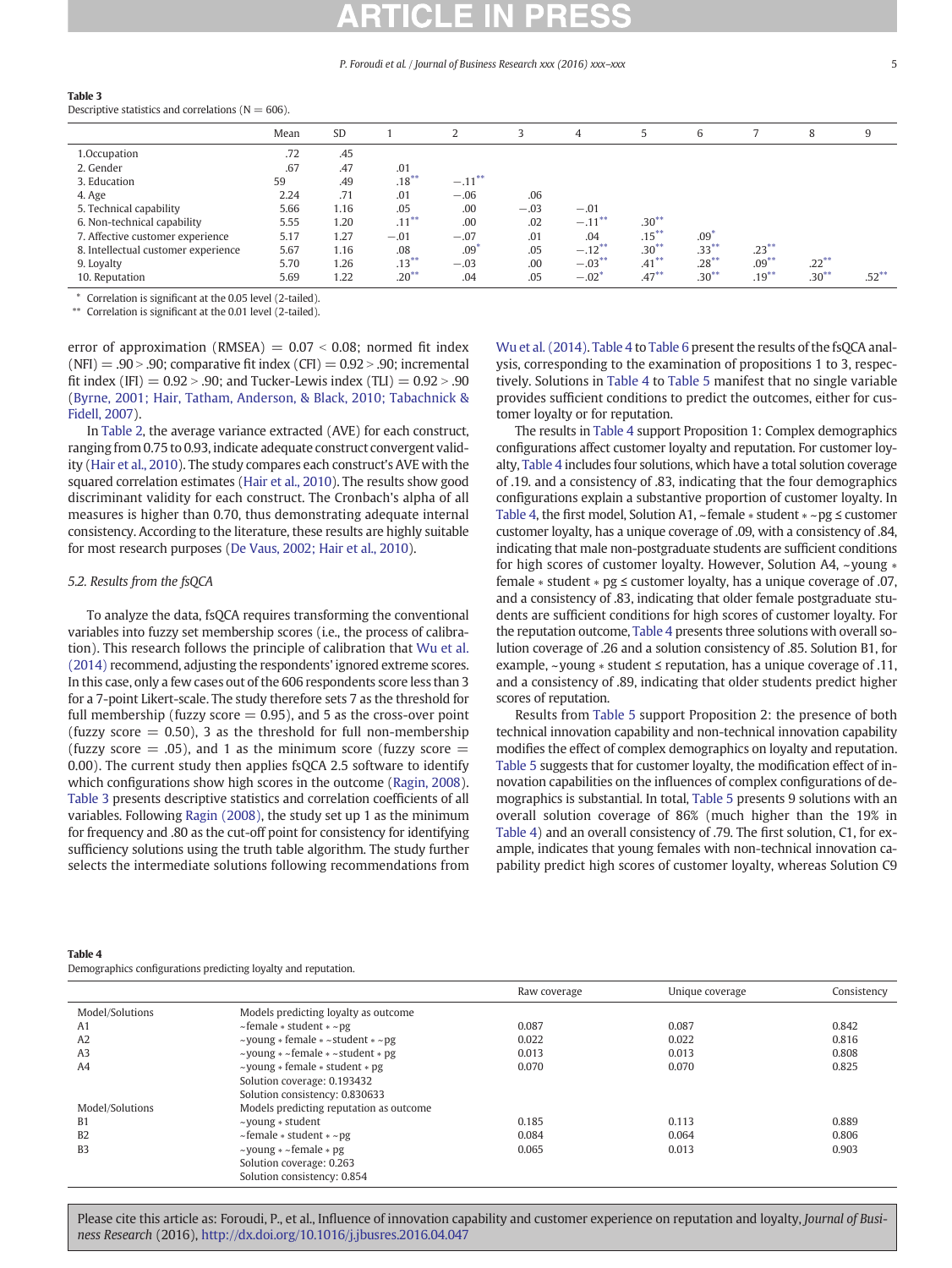### <span id="page-5-0"></span>Table 5

Configurations of demographics via innovation capacities predicting loyalty and reputation.

|                 |                                                                 | Raw coverage | Unique Coverage | Consistency |
|-----------------|-----------------------------------------------------------------|--------------|-----------------|-------------|
| Model/Solutions | Loyalty as an outcome                                           |              |                 |             |
| C <sub>1</sub>  | nticap * young * female                                         | 0.466        | 0.050           | 0.827       |
| C <sub>2</sub>  | ticap * young * student                                         | 0.560        | 0.008           | 0.894       |
| C <sub>3</sub>  | young * female * student                                        | 0.443        | 0.024           | 0.753       |
| C4              | ticap $*$ young $*$ pg                                          | 0.445        | 0.039           | 0.878       |
| C <sub>5</sub>  | $\sim$ nticap $*$ ticap $*$ female $*$ $\sim$ pg                | 0.124        | 0.025           | 0.885       |
| C <sub>6</sub>  | nticap $*$ ticap $*$ ~female $*$ student                        | 0.184        | 0.011           | 0.908       |
| C7              | nticap $*$ young $*$ *student $*$ ~pg                           | 0.181        | 0.006           | 0.834       |
| C8              | ticap $*$ ~ female $*$ student $*$ pg                           | 0.140        | 0.004           | 0.855       |
| C <sub>9</sub>  | nticap $*$ ticap $*$ student $*$ pg                             | 0.340        | 0.021           | 0.903       |
|                 | Solution coverage: 0.868                                        |              |                 |             |
|                 | Solution consistency: 0.794                                     |              |                 |             |
| Model/Solutions | Reputation as an outcome                                        |              |                 |             |
| D <sub>1</sub>  | ~nticap * ticap * young                                         | 0.345        | 0.014           | 0.889       |
| D <sub>2</sub>  | ticap * young * female                                          | 0.504        | 0.041           | 0.858       |
| D <sub>3</sub>  | nticap * young * student                                        | 0.543        | 0.017           | 0.861       |
| D <sub>4</sub>  | young * female * student                                        | 0.452        | 0.009           | 0.759       |
| D <sub>5</sub>  | ticap $*$ young $*$ pg                                          | 0.438        | 0.018           | 0.856       |
| D <sub>6</sub>  | young $*$ female $*$ pg                                         | 0.348        | 0.008           | 0.781       |
| D <sub>7</sub>  | $\sim$ nticap $*$ ticap $*$ female $*$ $\sim$ pg                | 0.125        | 0.010           | 0.875       |
| D <sub>8</sub>  | nticap $*$ ticap $*$ ~female $*$ student                        | 0.183        | 0.010           | 0.890       |
| D <sub>9</sub>  | nticap $*$ ticap $*$ student $*$ pg                             | 0.337        | 0.017           | 0.886       |
| D <sub>10</sub> | $\sim$ nticap $* \sim$ young $* \sim$ female $*$ student $*$ pg | 0.032        | 0.009           | 0.917       |
|                 | Solution coverage: 0.899                                        |              |                 |             |
|                 | Solution consistency: 0.784                                     |              |                 |             |

indicates that postgraduate students with both non-technical innovation capabilities and technical innovation capabilities predict high scores in customer loyalty.

For reputation as outcome, Table 5 suggests 10 solutions with an overall coverage of .90, and a consistency of .79. The table includes five solutions that are the same as the customer loyalty outcome:  $C3 = D4$ ,  $C4 = D5$ ,  $C5 = D7$ ,  $C6 = D8$ ,  $C9 = D9$ . However, these results allow noticing the differences in solutions between C1 and D2. Solution C1 indicates that younger females with high scores in non-technical

innovation capabilities score high in customer loyalty, whereas D2 indicates that younger females with high scores in technical innovation capabilities score high in reputation. Also noticeable is that in Table 5, solution C2 indicates that younger students with high scores in technical innovation capabilities score high in customer loyalty, whereas solution D3 indicates that younger students with higher scores in nontechnical innovation capabilities score high in reputation.

The results in Table 6 support Proposition 3: the presence of both affective customer experience and intellectual customer experience

#### Table 6

Configurations of demographics via customer experiences predicting loyalty and reputation.

|                 |                                                                | Raw coverage | Unique Coverage | Consistency |
|-----------------|----------------------------------------------------------------|--------------|-----------------|-------------|
| Model/Solutions | Loyalty as an outcome                                          |              |                 |             |
| E1              | $intexp * \text{volume} * female$                              | 0.500        | 0.064           | 0.820       |
| E <sub>2</sub>  | $intexp * ~eff exp *$ young $* ~pg$                            | 0.165        | 0.013           | 0.887       |
| E <sub>3</sub>  | $intexp * ~f$ female $*$ student $* ~p$ g                      | 0.064        | 0.008           | 0.923       |
| E4              | $\sim$ intexp $\ast \sim$ effexp $\ast$ young $\ast$ pg        | 0.159        | 0.022           | 0.858       |
| E <sub>5</sub>  | $\sim$ intexp $\ast \sim$ effexp $\ast$ student $\ast$ pg      | 0.132        | 0.002           | 0.876       |
| E <sub>6</sub>  | effexp $*$ young $*$ female $*$ ~ pg                           | 0.175        | 0.015           | 0.809       |
| E7              | $intexp * effexp * ~female * student$                          | 0.140        | 0.014           | 0.876       |
| E8              | $\sim$ effexp $*$ female $*$ student $*$ pg                    | 0.181        | 0.013           | 0.841       |
| E9              | intexp $*$ effexp $*$ female $* \sim$ student $* \sim$ pg      | 0.066        | 0.006           | 0.844       |
| E10             | $\sim$ effexp $*$ young $*$ student $*$ $\sim$ pg              | 0.127        | 0.002           | 0.857       |
| E11             | $\sim$ intexp $\ast$ $\sim$ effexp $\ast$ young $\ast$ student | 0.192        | 0.000           | 0.868       |
| E12             | $\sim$ intexp $*$ young $*$ student $*$ pg                     | 0.159        | 0.003           | 0.855       |
| E13             | effexp $*$ young $*$ student $*$ pg                            | 0.279        | 0.011           | 0.853       |
|                 | Solution coverage: 0.809                                       |              |                 |             |
|                 | Solution consistency: 0.802                                    |              |                 |             |
| Model/Solutions | Reputation as an outcome                                       |              |                 |             |
| F <sub>1</sub>  | $intexp * -effexp *$ young                                     | 0.422        | 0.031           | 0.872       |
| F <sub>2</sub>  | $\sim$ effexp $*$ young $*$ student                            | 0.366        | 0.012           | 0.829       |
| F3              | $intexp * young * female$                                      | 0.513        | 0.037           | 0.832       |
| F <sub>4</sub>  | young $*$ student $*$ pg                                       | 0.431        | 0.049           | 0.771       |
| F <sub>5</sub>  | $intexp * ~female * student * ~pg$                             | 0.065        | 0.007           | 0.927       |
| F6              | $\sim$ intexp $\ast \sim$ effexp $\ast$ student $\ast$ pg      | 0.131        | 0.002           | 0.854       |
| F7              | effexp $*$ young $*$ female $*$ ~ pg                           | 0.181        | 0.017           | 0.827       |
| F8              | $intexp * effexp * ~female * student$                          | 0.147        | 0.015           | 0.907       |
| F9              | $\sim$ effexp $*$ young $*$ female $*$ pg                      | 0.196        | 0.004           | 0.842       |
| F10             | $\sim$ effexp $*$ female $*$ student $*$ pg                    | 0.180        | 0.004           | 0.828       |
| F11             | $intexp * effexp * female * ~ student * ~pg$                   | 0.065        | 0.005           | 0.832       |
|                 | Solution coverage: 0.869                                       |              |                 |             |
|                 | Solution consistency: 0.781                                    |              |                 |             |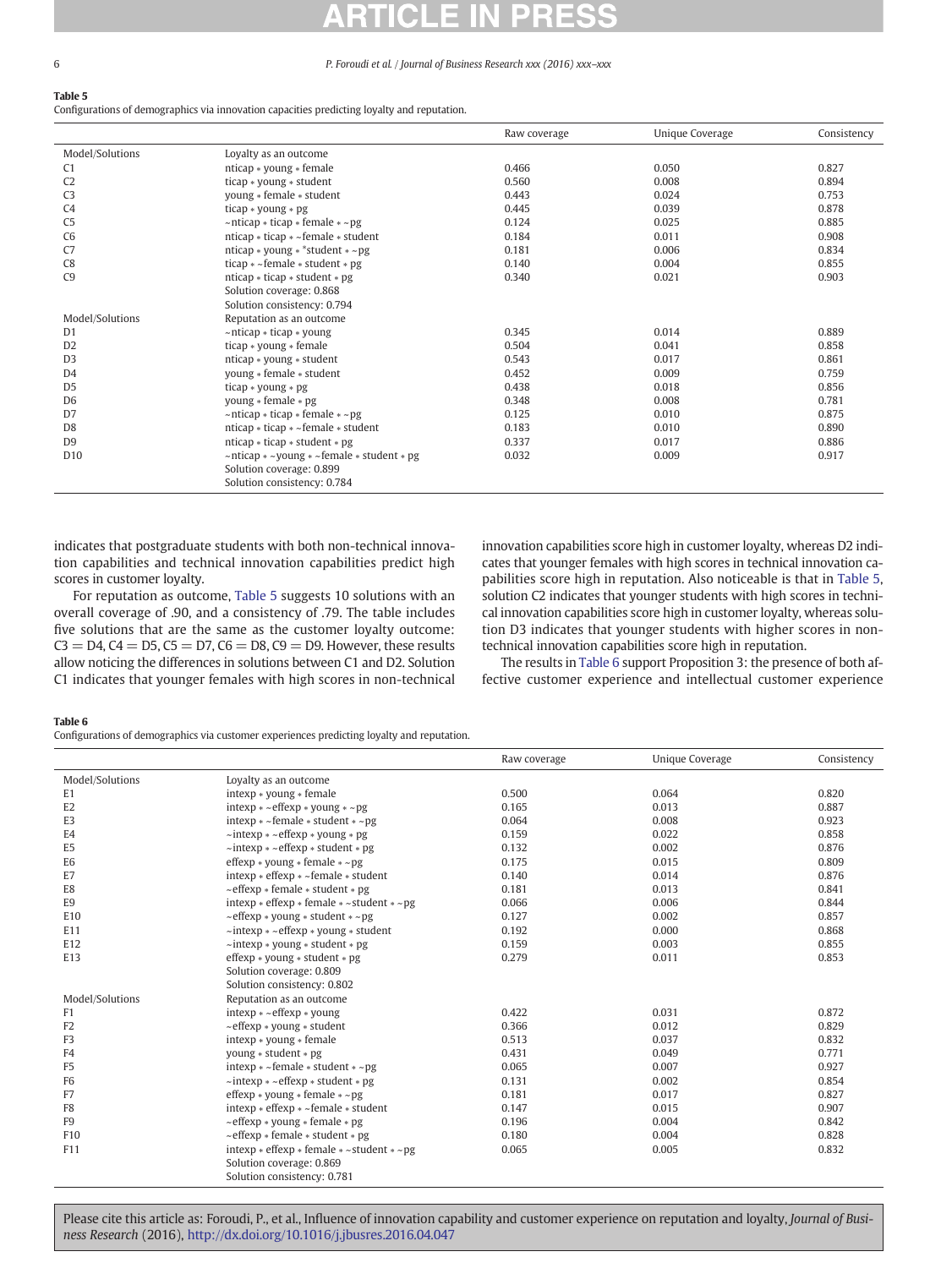modifies the effect of complex demographics on loyalty and reputation. [Table 6](#page-5-0) presents 13 solutions predicting customer loyalty as outcome (Solution coverage  $= .81$ ; solution consistency  $= .80$ ), 11 solutions predicting reputation as outcome (Solution coverage = .87; consistency  $= .78$ ). Both outcomes present 7 common solutions: E1 = F3, E3 = F5, E5 = F6, E6 = F7, E7 = F8, E8 = F10, and  $E9 = F11.$ 

#### 6. Discussion, implications, and conclusion

This study aims to contribute to the marketing literature by untangling the associations among customer demographics, customer experience, innovation capability, reputation, and loyalty. Drawing from complexity theory, this study proposes three propositions. First, in retail environments, not the individual customer factor, but complex demographics configurations influence the prediction of customer loyalty and reputation. The findings support such a proposition and provide a number of recipes with different combinations of age, education, occupation, and gender that predict high scores on customer loyalty and reputation. Second, this study suggests that both technical innovation capability and non-technical innovation capability modifies the effect of complex demographics on loyalty and reputation. The evident role of innovation capability is of particular interest, as the results illustrate in nine solutions to predict high scores in customer loyalty and reputation. The third interesting result of this study is that both affective customer experience and intellectual customer experience in a retail setting modifies the effect of complex demographics on loyalty (13 solutions) and reputation (11 solutions). The results confirm the significance of affective and intellectual customer experience in the shopping setting, which the literature has previously identified (e.g., [Dennis et al., 2014](#page-7-0)). Consequently, this study develops a conceptual model that serves as the basis to recognize the aforementioned configurations.

This study contributes to the academic and managerial literature in different ways. First, this article pushes the current boundaries of innovation capability and marketing research, consolidating and integrating previous research on these two important topics. Second, this study demonstrates how strategic marketing influences firm performance, testing both direct and indirect relationships between constructs that the literature has not tested before. Previous research studies that link the innovation capability of a firm with marketing have focused on the firm's viewpoint and have ignored its implications from the consumers' perspective.

Concerning the methodology of this study, this research is one of the first to examine the configural analysis drawing from individual-level data. According to scholars ([Leischnig & Kasper-Brauer, 2015; Pappas](#page-7-0) [et al., 2016\)](#page-7-0), the application of complexity theory in individual level phenomena may be suitable for theory building. This article reports predictive validity as well as fit validity. Following other authors' recommendations ([Gunawan & Huarng, 2015; Leischnig & Kasper-Brauer, 2015; Ordanini](#page-7-0) [et al., 2013; Pappas et al., 2016; Woodside, 2014; Wu et al., 2014](#page-7-0)), this research also employs CFA and fsQCA analysis to stress interdependencies and interconnected causal structures between the research constructs [\(Woodside, 2014\)](#page-7-0).

In the future, researchers may use different marketing assets and market-based resources, and review the mentioned linkages from different theoretical viewpoints, such as game theory. Managers can also use this study's findings to identify the strengths and weaknesses of their current innovation capability. The current article also highlights the importance of innovation as a tool for achieving customer loyalty and firm reputation, both critical objectives for every company. However, this study also suffers from certain limitations. For example, although the data comes from high-end retail stores in a developed market, the focus of international brands today is on developing markets. Future researchers may conduct the same study in developing markets, but the findings may be different and they may require the introduction of new constructs.

#### Appendix A. Cross-tabulations employing the quintiles among the constructs.

|            | Percentile Group of TIC * Percentile Group of REP Crosstabulation |                          |       |         |       |       |        |  |  |
|------------|-------------------------------------------------------------------|--------------------------|-------|---------|-------|-------|--------|--|--|
|            | Percentile Group of REP                                           |                          |       |         |       |       |        |  |  |
| Percentile |                                                                   | $\overline{\phantom{0}}$ | Total |         |       |       |        |  |  |
| Group of   | Count                                                             | 42                       | 29    | 17      | 8     | 15    | 111    |  |  |
| <b>TIC</b> | % within Percentile Group<br>of TIC                               | 37.8%                    | 26.1% | 15.3%   | 7.2%  | 13.5% | 100.0% |  |  |
|            | 2<br>Count                                                        | 24                       | 33    | 35      | 13    | 14    | 119    |  |  |
|            | % within Percentile Group<br>of TIC                               | 20.2%                    | 27.7% | 29.4%   | 10.9% | 11.8% | 100.0% |  |  |
|            | 3<br>Count                                                        | 17                       | 17    | 22      | 3     | 14    | 73     |  |  |
|            | % within Percentile Group<br>of TIC                               | 23.3%                    | 23.3% | 30.1%   | 4.1%  | 19.2% | 100.0% |  |  |
|            | Count<br>4                                                        | 19                       | 22    | 34      | 37    | 43    | 155    |  |  |
|            | % within Percentile Group<br>of TIC                               | 12.3%                    | 14.2% | 21.9%   | 23.9% | 27.7% | 100.0% |  |  |
|            | 5<br>Count                                                        | 11                       | 18    | 9       | 39    | 71    | 148    |  |  |
|            | % within Percentile Group<br>of TIC                               | 7.4%                     | 12.2% | $6.1\%$ | 26.4% | 48.0% | 100.0% |  |  |
|            | Total<br>Count                                                    | 113                      | 119   | 117     | 100   | 157   | 606    |  |  |
|            | % within Percentile Gr oup<br>of TIC                              | 18.6%                    | 19.6% | 19.3%   | 16.5% | 25.9% | 100.0% |  |  |